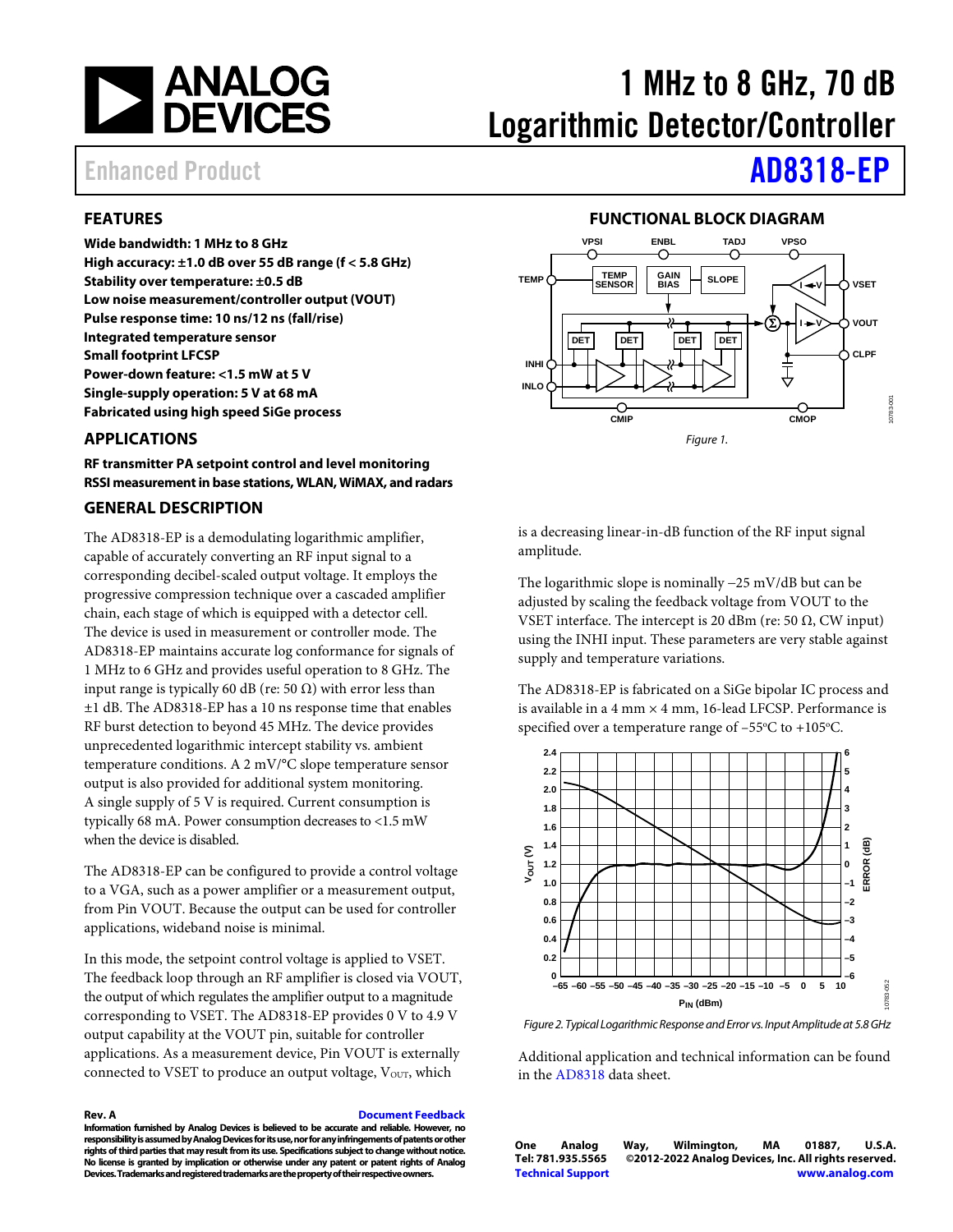## **TABLE OF CONTENTS**

### <span id="page-1-0"></span>**REVISION HISTORY**

| $1/2022$ —Rev. 0 to Rev. A |  |
|----------------------------|--|
|                            |  |
|                            |  |
|                            |  |

### 7/2012-Revision 0: Initial Version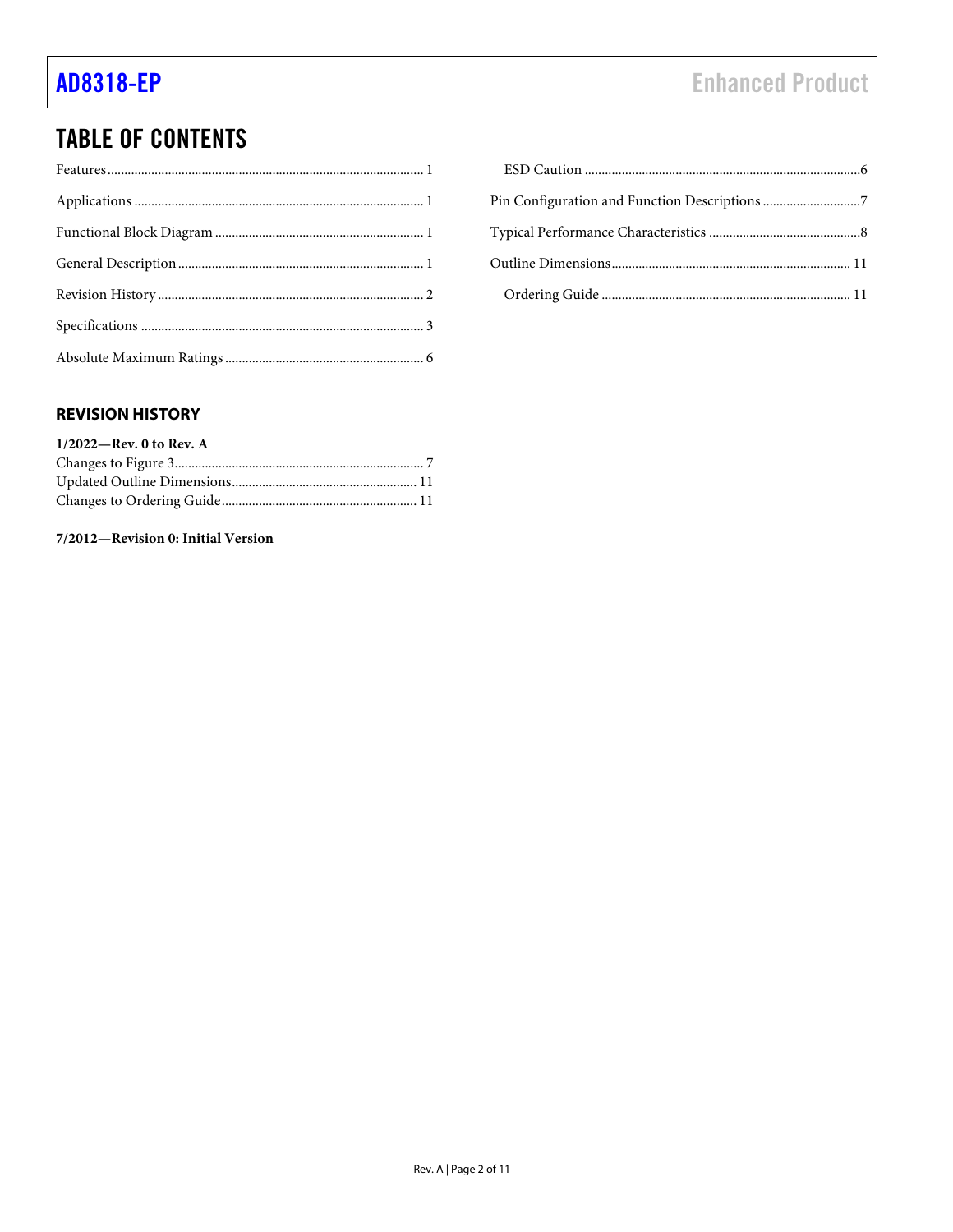## <span id="page-2-0"></span>**SPECIFICATIONS**

 $V_{\rm POS}$  = 5 V, C<sub>LPF</sub> = 220 pF, T<sub>A</sub> = 25°C, 52.3 Ω termination resistor at INHI, unless otherwise noted.

| <b>Test Conditions/Comments</b><br>Min<br>Unit<br><b>Parameter</b><br><b>Typ</b><br><b>Max</b><br>SIGNAL INPUT INTERFACE<br>INHI (Pin 14) and INLO (Pin 15)<br>0.001<br>GHz<br><b>Specified Frequency Range</b><br>8<br>DC Common-Mode Voltage<br>v<br>$V_{POS}$ – 1.8<br>VOUT (Pin 6) shorted to VSET (Pin 7), sinusoidal<br>MEASUREMENT MODE<br>input signal<br>$f = 900$ MHz<br>$R_{TADJ} = 500 \Omega$<br>957  0.71<br>$\Omega$   pF<br>Input Impedance<br>65<br>dB<br>±3 dB Dynamic Range<br>$T_A = 25^{\circ}C$<br>dB<br>$-55^{\circ}$ C < T <sub>A</sub> < +105 $^{\circ}$ C<br>63<br>dB<br>57<br>±1 dB Dynamic Range<br>$T_A = 25^{\circ}C$<br>Maximum Input Level<br>$±1$ dB error<br>$-1$<br>dBm<br>Minimum Input Level<br>$-58$<br>$±1$ dB error<br>dBm<br>$-26$<br>$-24.5$<br>mV/dB<br>Slope<br>$-23$<br>19.5<br>22<br>24<br>dBm<br>Intercept<br>Output Voltage-High Power In<br>0.7<br>$\sf V$<br>$P_{IN} = -10$ dBm<br>0.78<br>0.86<br>Output Voltage-Low Power In<br>$\mathsf{V}$<br>$P_{IN} = -40$ dBm<br>1.42<br>1.52<br>1.62<br><b>Temperature Sensitivity</b><br>$P_{IN} = -10$ dBm<br>$25^{\circ}C \leq T_A \leq 105^{\circ}C$<br>dB/°C<br>0.0071<br>$-55^{\circ}$ C $\leq$ T <sub>A</sub> $\leq$ +25°C<br>dB/°C<br>0.0031<br>$f = 1.9$ GHz<br>$R_{TADJ} = 500 \Omega$<br>Input Impedance<br>523  0.68<br>$\Omega$   pF<br>±3 dB Dynamic Range<br>dB<br>$T_A = 25^{\circ}C$<br>65<br>63<br>dB<br>$-55^{\circ}$ C < T <sub>A</sub> < $+105^{\circ}$ C<br>±1 dB Dynamic Range<br>$T_A = 25^{\circ}C$<br>57<br>dB<br>Maximum Input Level<br>$±1$ dB error<br>$-2$<br>dBm |
|-------------------------------------------------------------------------------------------------------------------------------------------------------------------------------------------------------------------------------------------------------------------------------------------------------------------------------------------------------------------------------------------------------------------------------------------------------------------------------------------------------------------------------------------------------------------------------------------------------------------------------------------------------------------------------------------------------------------------------------------------------------------------------------------------------------------------------------------------------------------------------------------------------------------------------------------------------------------------------------------------------------------------------------------------------------------------------------------------------------------------------------------------------------------------------------------------------------------------------------------------------------------------------------------------------------------------------------------------------------------------------------------------------------------------------------------------------------------------------------------------------------------------------------------------------------------------------------------|
|                                                                                                                                                                                                                                                                                                                                                                                                                                                                                                                                                                                                                                                                                                                                                                                                                                                                                                                                                                                                                                                                                                                                                                                                                                                                                                                                                                                                                                                                                                                                                                                           |
|                                                                                                                                                                                                                                                                                                                                                                                                                                                                                                                                                                                                                                                                                                                                                                                                                                                                                                                                                                                                                                                                                                                                                                                                                                                                                                                                                                                                                                                                                                                                                                                           |
|                                                                                                                                                                                                                                                                                                                                                                                                                                                                                                                                                                                                                                                                                                                                                                                                                                                                                                                                                                                                                                                                                                                                                                                                                                                                                                                                                                                                                                                                                                                                                                                           |
|                                                                                                                                                                                                                                                                                                                                                                                                                                                                                                                                                                                                                                                                                                                                                                                                                                                                                                                                                                                                                                                                                                                                                                                                                                                                                                                                                                                                                                                                                                                                                                                           |
|                                                                                                                                                                                                                                                                                                                                                                                                                                                                                                                                                                                                                                                                                                                                                                                                                                                                                                                                                                                                                                                                                                                                                                                                                                                                                                                                                                                                                                                                                                                                                                                           |
|                                                                                                                                                                                                                                                                                                                                                                                                                                                                                                                                                                                                                                                                                                                                                                                                                                                                                                                                                                                                                                                                                                                                                                                                                                                                                                                                                                                                                                                                                                                                                                                           |
|                                                                                                                                                                                                                                                                                                                                                                                                                                                                                                                                                                                                                                                                                                                                                                                                                                                                                                                                                                                                                                                                                                                                                                                                                                                                                                                                                                                                                                                                                                                                                                                           |
|                                                                                                                                                                                                                                                                                                                                                                                                                                                                                                                                                                                                                                                                                                                                                                                                                                                                                                                                                                                                                                                                                                                                                                                                                                                                                                                                                                                                                                                                                                                                                                                           |
|                                                                                                                                                                                                                                                                                                                                                                                                                                                                                                                                                                                                                                                                                                                                                                                                                                                                                                                                                                                                                                                                                                                                                                                                                                                                                                                                                                                                                                                                                                                                                                                           |
|                                                                                                                                                                                                                                                                                                                                                                                                                                                                                                                                                                                                                                                                                                                                                                                                                                                                                                                                                                                                                                                                                                                                                                                                                                                                                                                                                                                                                                                                                                                                                                                           |
|                                                                                                                                                                                                                                                                                                                                                                                                                                                                                                                                                                                                                                                                                                                                                                                                                                                                                                                                                                                                                                                                                                                                                                                                                                                                                                                                                                                                                                                                                                                                                                                           |
|                                                                                                                                                                                                                                                                                                                                                                                                                                                                                                                                                                                                                                                                                                                                                                                                                                                                                                                                                                                                                                                                                                                                                                                                                                                                                                                                                                                                                                                                                                                                                                                           |
|                                                                                                                                                                                                                                                                                                                                                                                                                                                                                                                                                                                                                                                                                                                                                                                                                                                                                                                                                                                                                                                                                                                                                                                                                                                                                                                                                                                                                                                                                                                                                                                           |
|                                                                                                                                                                                                                                                                                                                                                                                                                                                                                                                                                                                                                                                                                                                                                                                                                                                                                                                                                                                                                                                                                                                                                                                                                                                                                                                                                                                                                                                                                                                                                                                           |
|                                                                                                                                                                                                                                                                                                                                                                                                                                                                                                                                                                                                                                                                                                                                                                                                                                                                                                                                                                                                                                                                                                                                                                                                                                                                                                                                                                                                                                                                                                                                                                                           |
|                                                                                                                                                                                                                                                                                                                                                                                                                                                                                                                                                                                                                                                                                                                                                                                                                                                                                                                                                                                                                                                                                                                                                                                                                                                                                                                                                                                                                                                                                                                                                                                           |
|                                                                                                                                                                                                                                                                                                                                                                                                                                                                                                                                                                                                                                                                                                                                                                                                                                                                                                                                                                                                                                                                                                                                                                                                                                                                                                                                                                                                                                                                                                                                                                                           |
|                                                                                                                                                                                                                                                                                                                                                                                                                                                                                                                                                                                                                                                                                                                                                                                                                                                                                                                                                                                                                                                                                                                                                                                                                                                                                                                                                                                                                                                                                                                                                                                           |
|                                                                                                                                                                                                                                                                                                                                                                                                                                                                                                                                                                                                                                                                                                                                                                                                                                                                                                                                                                                                                                                                                                                                                                                                                                                                                                                                                                                                                                                                                                                                                                                           |
|                                                                                                                                                                                                                                                                                                                                                                                                                                                                                                                                                                                                                                                                                                                                                                                                                                                                                                                                                                                                                                                                                                                                                                                                                                                                                                                                                                                                                                                                                                                                                                                           |
|                                                                                                                                                                                                                                                                                                                                                                                                                                                                                                                                                                                                                                                                                                                                                                                                                                                                                                                                                                                                                                                                                                                                                                                                                                                                                                                                                                                                                                                                                                                                                                                           |
|                                                                                                                                                                                                                                                                                                                                                                                                                                                                                                                                                                                                                                                                                                                                                                                                                                                                                                                                                                                                                                                                                                                                                                                                                                                                                                                                                                                                                                                                                                                                                                                           |
|                                                                                                                                                                                                                                                                                                                                                                                                                                                                                                                                                                                                                                                                                                                                                                                                                                                                                                                                                                                                                                                                                                                                                                                                                                                                                                                                                                                                                                                                                                                                                                                           |
|                                                                                                                                                                                                                                                                                                                                                                                                                                                                                                                                                                                                                                                                                                                                                                                                                                                                                                                                                                                                                                                                                                                                                                                                                                                                                                                                                                                                                                                                                                                                                                                           |
|                                                                                                                                                                                                                                                                                                                                                                                                                                                                                                                                                                                                                                                                                                                                                                                                                                                                                                                                                                                                                                                                                                                                                                                                                                                                                                                                                                                                                                                                                                                                                                                           |
|                                                                                                                                                                                                                                                                                                                                                                                                                                                                                                                                                                                                                                                                                                                                                                                                                                                                                                                                                                                                                                                                                                                                                                                                                                                                                                                                                                                                                                                                                                                                                                                           |
| Minimum Input Level<br>$-59$<br>dBm<br>$±1$ dB error                                                                                                                                                                                                                                                                                                                                                                                                                                                                                                                                                                                                                                                                                                                                                                                                                                                                                                                                                                                                                                                                                                                                                                                                                                                                                                                                                                                                                                                                                                                                      |
| $-24.4$<br>mV/dB<br>Slope<br>$-27$<br>$-22$                                                                                                                                                                                                                                                                                                                                                                                                                                                                                                                                                                                                                                                                                                                                                                                                                                                                                                                                                                                                                                                                                                                                                                                                                                                                                                                                                                                                                                                                                                                                               |
| 17<br>20.4<br>24<br>dBm<br>Intercept                                                                                                                                                                                                                                                                                                                                                                                                                                                                                                                                                                                                                                                                                                                                                                                                                                                                                                                                                                                                                                                                                                                                                                                                                                                                                                                                                                                                                                                                                                                                                      |
| Output Voltage-High Power In<br>0.73<br>V<br>$P_{IN} = -10$ dBm<br>0.63<br>0.83                                                                                                                                                                                                                                                                                                                                                                                                                                                                                                                                                                                                                                                                                                                                                                                                                                                                                                                                                                                                                                                                                                                                                                                                                                                                                                                                                                                                                                                                                                           |
| Output Voltage-Low Power In<br>1.2<br>$P_{IN} = -35$ dBm<br>1.35<br>1.5<br>V                                                                                                                                                                                                                                                                                                                                                                                                                                                                                                                                                                                                                                                                                                                                                                                                                                                                                                                                                                                                                                                                                                                                                                                                                                                                                                                                                                                                                                                                                                              |
| <b>Temperature Sensitivity</b><br>$P_{IN} = -10$ dBm                                                                                                                                                                                                                                                                                                                                                                                                                                                                                                                                                                                                                                                                                                                                                                                                                                                                                                                                                                                                                                                                                                                                                                                                                                                                                                                                                                                                                                                                                                                                      |
| 0.0056<br>dB/°C<br>$25^{\circ}C \leq T_A \leq 105^{\circ}C$                                                                                                                                                                                                                                                                                                                                                                                                                                                                                                                                                                                                                                                                                                                                                                                                                                                                                                                                                                                                                                                                                                                                                                                                                                                                                                                                                                                                                                                                                                                               |
| $-55^{\circ}C \leq T_A \leq +25^{\circ}C$<br>dB/°C<br>0.0004                                                                                                                                                                                                                                                                                                                                                                                                                                                                                                                                                                                                                                                                                                                                                                                                                                                                                                                                                                                                                                                                                                                                                                                                                                                                                                                                                                                                                                                                                                                              |
| $f = 2.2$ GHz<br>$R_{TADI} = 500 \Omega$                                                                                                                                                                                                                                                                                                                                                                                                                                                                                                                                                                                                                                                                                                                                                                                                                                                                                                                                                                                                                                                                                                                                                                                                                                                                                                                                                                                                                                                                                                                                                  |
| 391  0.66<br>$\Omega$   pF<br>Input Impedance                                                                                                                                                                                                                                                                                                                                                                                                                                                                                                                                                                                                                                                                                                                                                                                                                                                                                                                                                                                                                                                                                                                                                                                                                                                                                                                                                                                                                                                                                                                                             |
| ±3 dB Dynamic Range<br>$T_A = 25^{\circ}C$<br>65<br>dB                                                                                                                                                                                                                                                                                                                                                                                                                                                                                                                                                                                                                                                                                                                                                                                                                                                                                                                                                                                                                                                                                                                                                                                                                                                                                                                                                                                                                                                                                                                                    |
| $-55^{\circ}$ C < T <sub>A</sub> < $+105^{\circ}$ C<br>62<br>dB                                                                                                                                                                                                                                                                                                                                                                                                                                                                                                                                                                                                                                                                                                                                                                                                                                                                                                                                                                                                                                                                                                                                                                                                                                                                                                                                                                                                                                                                                                                           |
| 58<br>dB<br>±1 dB Dynamic Range<br>$T_A = 25^{\circ}C$                                                                                                                                                                                                                                                                                                                                                                                                                                                                                                                                                                                                                                                                                                                                                                                                                                                                                                                                                                                                                                                                                                                                                                                                                                                                                                                                                                                                                                                                                                                                    |
| Maximum Input Level<br>$±1$ dB error<br>$-2$<br>dBm                                                                                                                                                                                                                                                                                                                                                                                                                                                                                                                                                                                                                                                                                                                                                                                                                                                                                                                                                                                                                                                                                                                                                                                                                                                                                                                                                                                                                                                                                                                                       |
| Minimum Input Level<br>$±1$ dB error<br>$-60$<br>dBm                                                                                                                                                                                                                                                                                                                                                                                                                                                                                                                                                                                                                                                                                                                                                                                                                                                                                                                                                                                                                                                                                                                                                                                                                                                                                                                                                                                                                                                                                                                                      |
| mV/dB<br>$-24.4$<br>$-21.5$<br>Slope<br>$-28$                                                                                                                                                                                                                                                                                                                                                                                                                                                                                                                                                                                                                                                                                                                                                                                                                                                                                                                                                                                                                                                                                                                                                                                                                                                                                                                                                                                                                                                                                                                                             |
| 15<br>25<br>Intercept<br>19.6<br>dBm                                                                                                                                                                                                                                                                                                                                                                                                                                                                                                                                                                                                                                                                                                                                                                                                                                                                                                                                                                                                                                                                                                                                                                                                                                                                                                                                                                                                                                                                                                                                                      |
| Output Voltage-High Power In<br>$P_{IN} = -10$ dBm<br>0.73<br>V<br>0.63<br>0.84                                                                                                                                                                                                                                                                                                                                                                                                                                                                                                                                                                                                                                                                                                                                                                                                                                                                                                                                                                                                                                                                                                                                                                                                                                                                                                                                                                                                                                                                                                           |
| Output Voltage-Low Power In<br>$P_{IN} = -35$ dBm<br>1.2<br>V<br>1.34<br>1.5                                                                                                                                                                                                                                                                                                                                                                                                                                                                                                                                                                                                                                                                                                                                                                                                                                                                                                                                                                                                                                                                                                                                                                                                                                                                                                                                                                                                                                                                                                              |
| <b>Temperature Sensitivity</b><br>$P_{IN} = -10$ dBm                                                                                                                                                                                                                                                                                                                                                                                                                                                                                                                                                                                                                                                                                                                                                                                                                                                                                                                                                                                                                                                                                                                                                                                                                                                                                                                                                                                                                                                                                                                                      |
| $25^{\circ}C \leq T_A \leq 105^{\circ}C$<br>dB/°C<br>0.0052                                                                                                                                                                                                                                                                                                                                                                                                                                                                                                                                                                                                                                                                                                                                                                                                                                                                                                                                                                                                                                                                                                                                                                                                                                                                                                                                                                                                                                                                                                                               |
| $-55^{\circ}C \leq T_A \leq +25^{\circ}C$<br>0.0034<br>dB/°C                                                                                                                                                                                                                                                                                                                                                                                                                                                                                                                                                                                                                                                                                                                                                                                                                                                                                                                                                                                                                                                                                                                                                                                                                                                                                                                                                                                                                                                                                                                              |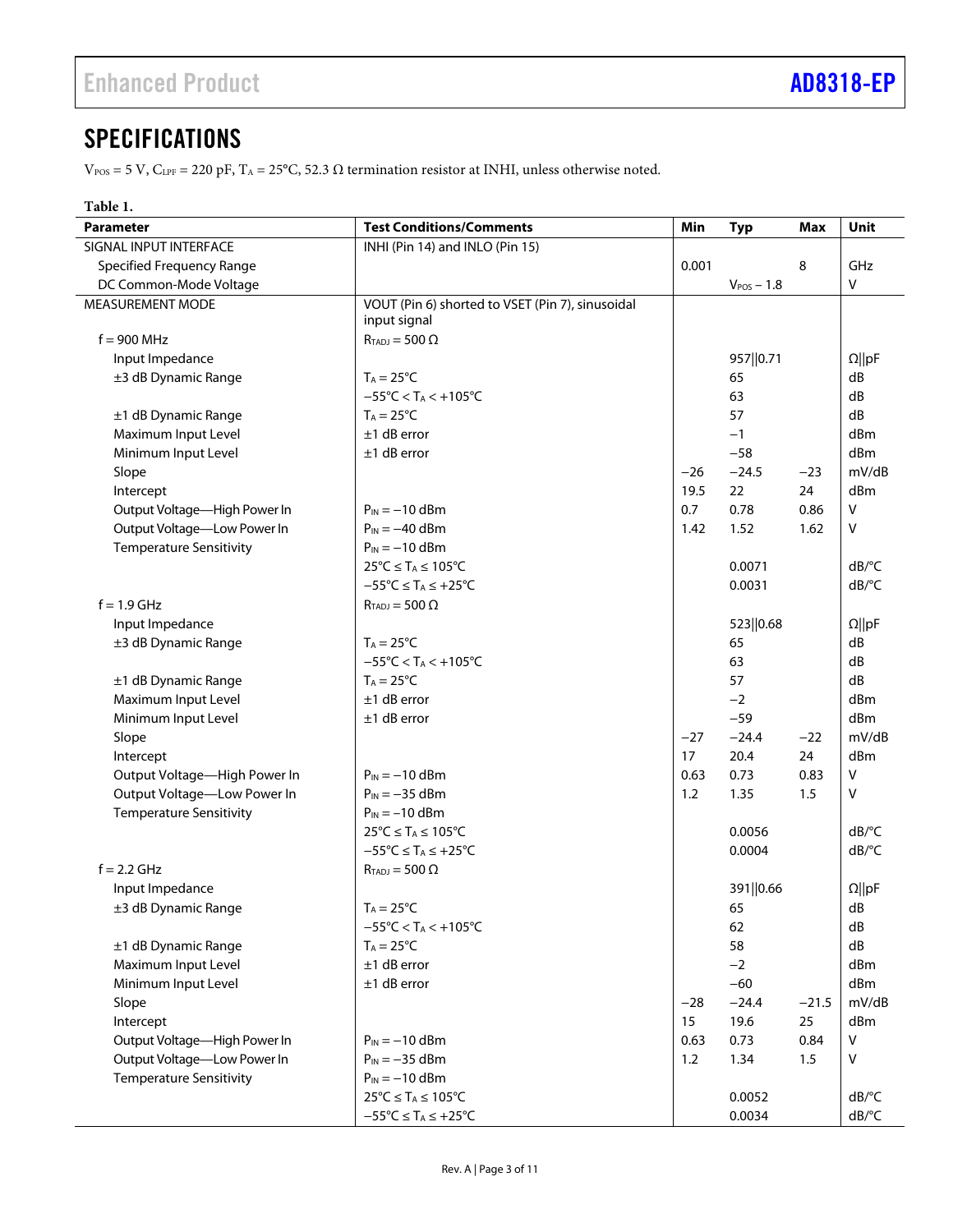| <b>Parameter</b>                        | <b>Test Conditions/Comments</b>                                            | Min<br><b>Typ</b><br>Max | Unit                  |
|-----------------------------------------|----------------------------------------------------------------------------|--------------------------|-----------------------|
| $f = 3.6$ GHz                           | $R_{TADJ} = 51 \Omega$                                                     |                          |                       |
| Input Impedance                         |                                                                            | 119  0.7                 | $\Omega$   pF         |
| ±3 dB Dynamic Range                     | $T_A = 25^{\circ}C$                                                        | 70                       | dB                    |
|                                         | $-55^{\circ}$ C < T <sub>A</sub> < $+105^{\circ}$ C                        | 61                       | dB                    |
| ±1 dB Dynamic Range                     | $T_A = 25^{\circ}C$                                                        | 58                       | dB                    |
| Maximum Input Level                     | $±1$ dB error                                                              | $-2$                     | dBm                   |
| Minimum Input Level                     | $±1$ dB error                                                              | $-60$                    | dBm                   |
| Slope                                   |                                                                            | $-24.3$                  | mV/dB                 |
| Intercept                               |                                                                            | 19.8                     | dBm                   |
| Output Voltage-High Power In            | $P_{IN} = -10$ dBm                                                         | 0.717                    | V                     |
| Output Voltage-Low Power In             | $P_{IN} = -40$ dBm                                                         | 1.46                     | $\vee$                |
| <b>Temperature Sensitivity</b>          | $P_{IN} = -10$ dBm                                                         |                          |                       |
|                                         | $25^{\circ}C \leq T_A \leq 105^{\circ}C$                                   | 0.0012                   | $dB$ <sup>o</sup> $C$ |
|                                         | $-55^{\circ}C \leq T_A \leq +25^{\circ}C$                                  | 0.009                    | dB/°C                 |
| $f = 5.8$ GHz                           | $R_{TADJ} = 1000 \Omega$                                                   |                          |                       |
| Input Impedance                         |                                                                            | 33  0.59                 | $\Omega$   pF         |
| ±3 dB Dynamic Range                     | $T_A = 25^{\circ}C$                                                        | 70                       | dB                    |
|                                         | $-55^{\circ}$ C < T <sub>A</sub> < +105 $^{\circ}$ C                       | 62                       | dB                    |
| ±1 dB Dynamic Range                     | $T_A = 25^{\circ}C$                                                        | 57                       | dB                    |
| Maximum Input Level                     | $±1$ dB error                                                              | $-1$                     | dBm                   |
| Minimum Input Level                     | $±1$ dB error                                                              | $-58$                    | dBm                   |
| Slope                                   |                                                                            | $-24.3$                  | mV/dB                 |
| Intercept                               |                                                                            | 25                       | dBm                   |
| Output Voltage-High Power In            | $P_{IN} = -10$ dBm                                                         | 0.86                     | $\mathsf{V}$          |
| Output Voltage-Low Power In             | $P_{IN} = -40$ dBm                                                         | 1.59                     | $\vee$                |
| <b>Temperature Sensitivity</b>          | $P_{IN} = -10$ dBm                                                         |                          |                       |
|                                         | $25^{\circ}C \leq T_A \leq 105^{\circ}C$                                   | 0.019                    | $dB$ <sup>o</sup> $C$ |
|                                         | $-55^{\circ}C \leq T_A \leq +25^{\circ}C$                                  | 0.0096                   | dB/°C                 |
| $f = 8.0$ GHz                           | $R_{TADJ} = 500 \Omega$                                                    |                          |                       |
| ±3 dB Dynamic Range                     | $T_A = 25^{\circ}C$                                                        | 60                       | dB                    |
|                                         | $-55^{\circ}$ C < T <sub>A</sub> < $+105^{\circ}$ C                        | 58                       | dB                    |
| Maximum Input Level                     | $±3$ dB error                                                              | 3                        | dBm                   |
| Minimum Input Level                     | $±3$ dB error                                                              | $-55$                    | dBm                   |
| Slope                                   |                                                                            | $-23$                    | mV/dB                 |
| Intercept                               |                                                                            | 37                       | dBm                   |
| Output Voltage-High Power In            | $P_{IN} = -10$ dBm                                                         | 1.06                     | $\vee$                |
| Output Voltage-Low Power In             | $P_{IN} = -40$ dBm                                                         | 1.78                     | $\vee$                |
| <b>Temperature Sensitivity</b>          | $P_{IN} = -10$ dBm                                                         |                          |                       |
|                                         | $25^{\circ}C \leq T_A \leq 105^{\circ}C$                                   | 0.032                    | $dB$ <sup>o</sup> $C$ |
|                                         | $-55^{\circ}$ C $\leq$ T <sub>A</sub> $\leq$ +25 $^{\circ}$ C              | 0.0078                   | dB/°C                 |
| <b>OUTPUT INTERFACE</b>                 | VOUT (Pin 6)                                                               |                          |                       |
| <b>Voltage Swing</b>                    | $V_{SET} = 0 V$ ; $P_{IN} = -10$ dBm, no load <sup>1</sup>                 | 4.9                      | V                     |
|                                         | $V_{\text{SET}} = 2.1 V$ ; $P_{\text{IN}} = -10$ dBm, no load <sup>1</sup> | 25                       | mV                    |
| <b>Output Current Drive</b>             | $V_{SET} = 1.5 V; P_{IN} = -50$ dBm                                        | 60                       | mA                    |
| Small Signal Bandwidth                  | $P_{IN} = -10$ dBm; from CLPF to VOUT                                      | 60                       | <b>MHz</b>            |
| Video Bandwidth (or Envelope Bandwidth) |                                                                            | 45                       | MHz                   |
| <b>Output Noise</b>                     | $P_{IN} = 2.2$ GHz; $-10$ dBm, $f_{NOISE} = 100$ kHz, $C_{LPF} = 220$ pF   | 90                       | $nV/\sqrt{Hz}$        |
| <b>Fall Time</b>                        | P <sub>IN</sub> = Off to -10 dBm, 90% to 10%                               | 10                       | ns                    |
| <b>Rise Time</b>                        | $P_{IN} = -10$ dBm to off, 10% to 90%                                      | 12                       | ns                    |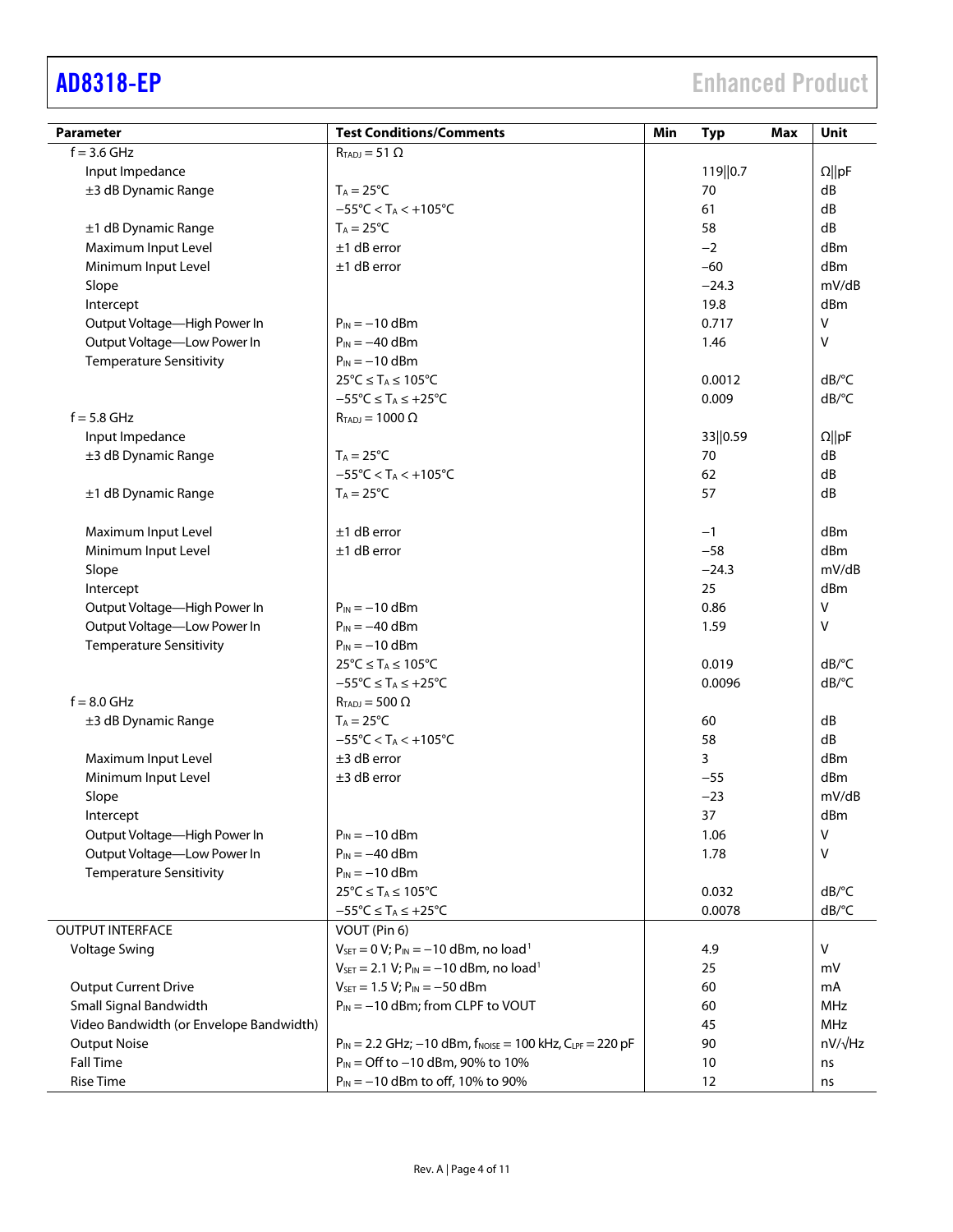## <span id="page-4-0"></span>Enhanced Product **[AD8318-EP](https://www.analog.com/AD8318)**

| <b>Parameter</b>                  | <b>Test Conditions/Comments</b>                                                        | <b>Min</b> | <b>Typ</b>     | Max  | <b>Unit</b>            |
|-----------------------------------|----------------------------------------------------------------------------------------|------------|----------------|------|------------------------|
|                                   |                                                                                        |            |                |      |                        |
| <b>VSET INTERFACE</b>             | VSET (Pin 7)                                                                           |            |                |      |                        |
| Nominal Input Range               | $P_{IN} = 0$ dBm; measurement mode <sup>2</sup>                                        |            | 0.5            |      |                        |
|                                   | $P_{IN} = -65$ dBm; measurement mode <sup>2</sup>                                      |            | 2.1            |      | v                      |
| Logarithmic Scale Factor          |                                                                                        |            | $-0.04$        |      | dB/mV                  |
| <b>Bias Current Source</b>        | $P_{IN} = -10$ dBm; $V_{SET} = 2.1$ V                                                  |            | 2.5            |      | μA                     |
| <b>TEMPERATURE REFERENCE</b>      | TEMP (Pin 13)                                                                          |            |                |      |                        |
| Output Voltage                    | $T_A = 25^{\circ}C$ , $R_{LOAD} = 10 \text{ k}\Omega$                                  | 0.57       | 0.6            | 0.63 | $\vee$                 |
| <b>Temperature Slope</b>          | $-55^{\circ}$ C $\leq$ T <sub>A</sub> $\leq$ +105°C, R <sub>LOAD</sub> = 10 k $\Omega$ |            | $\overline{2}$ |      | mV/°C                  |
| <b>Current Source/Sink</b>        | $T_A = 25^{\circ}C$                                                                    |            | 10/0.1         |      | mA                     |
| POWER-DOWN INTERFACE              | ENBL (Pin 16)                                                                          |            |                |      |                        |
| Logic Level to Enable Device      |                                                                                        |            | 1.7            |      | v                      |
| <b>ENBL Current When Enabled</b>  | $ENBL = 5 V$                                                                           |            | $\leq$ 1       |      | μA                     |
| <b>ENBL Current When Disabled</b> | $ENBL = 0 V;$ sourcing                                                                 |            | 15             |      | μA                     |
| <b>POWER INTERFACE</b>            | VPSI (Pin 3 and Pin 4), VPSO (Pin 9)                                                   |            |                |      |                        |
| Supply Voltage                    |                                                                                        | 4.5        | 5              | 5.5  | v                      |
| <b>Quiescent Current</b>          | $ENBL = 5 V$                                                                           | 50         | 68             | 82   | mA                     |
| vs. Temperature                   | $-55^{\circ}$ C $\leq$ T <sub>A</sub> $\leq$ +105°C                                    |            | 150            |      | $\mu A$ <sup>o</sup> C |
| Supply Current when Disabled      | $ENBL = 0 V$ , total currents for VPSI and VPSO                                        |            | 260            |      | μA                     |
| vs. Temperature                   | $-55^{\circ}$ C $\leq$ T <sub>A</sub> $\leq$ +105°C                                    |            | 350            |      | μA                     |

<span id="page-4-1"></span><sup>1</sup> Controller mode.

<sup>2</sup> Gain = 1. For other gains, see th[e AD8318](http://www.analog.com/AD8318) data sheet.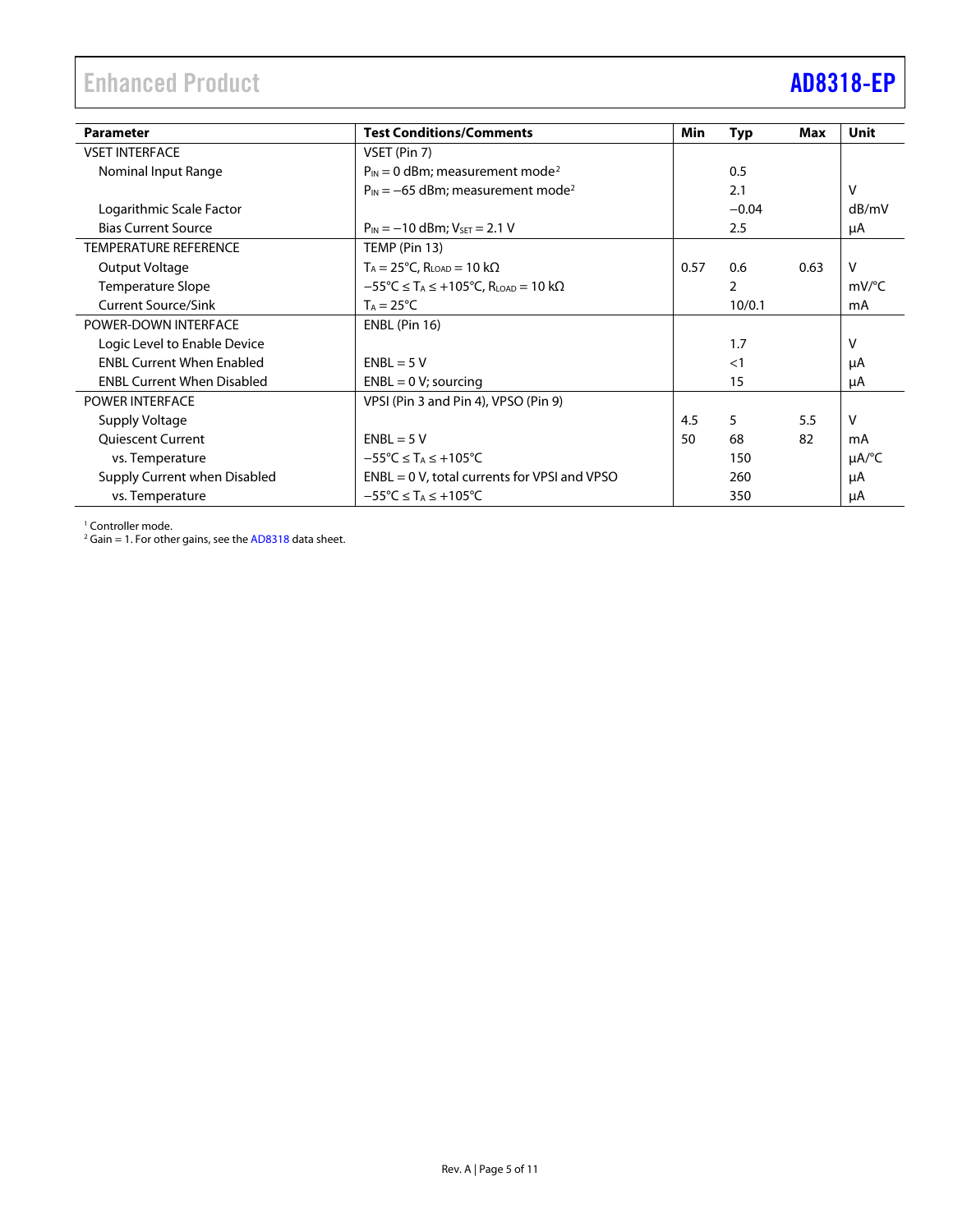## <span id="page-5-0"></span>ABSOLUTE MAXIMUM RATINGS

### **Table 2.**

| <b>Parameter</b>                             | Rating                               |
|----------------------------------------------|--------------------------------------|
| Supply Voltage: Pin VPSO, Pin VPSI           | 5.7 V                                |
| ENBL, V <sub>SET</sub> Voltage               | 0 to $V_{POS}$                       |
| Input Power (Single-Ended, Re: 50 $\Omega$ ) | 12 dBm                               |
| Internal Power Dissipation                   | 0.73W                                |
| $\theta_{IA}$ <sup>1</sup>                   | 55°C/W                               |
| <b>Maximum Junction Temperature</b>          | $130^{\circ}$ C                      |
| <b>Operating Temperature Range</b>           | $-55^{\circ}$ C to +105 $^{\circ}$ C |
| <b>Storage Temperature Range</b>             | $-65^{\circ}$ C to +150 $^{\circ}$ C |

<sup>1</sup> With package die paddle soldered to thermal pads with vias connecting to inner and bottom layers.

Stresses at or above those listed under Absolute Maximum Ratings may cause permanent damage to the product. This is a stress rating only; functional operation of the product at these or any other conditions above those indicated in the operational section of this specification is not implied. Operation beyond the maximum operating conditions for extended periods may affect product reliability.

### <span id="page-5-1"></span>**ESD CAUTION**



ESD (electrostatic discharge) sensitive device. Charged devices and circuit boards can discharge without detection. Although this product features patented or proprietary protection circuitry, damage may occur on devices subjected to high energy ESD. Therefore, proper ESD precautions should be taken to avoid performance degradation or loss of functionality.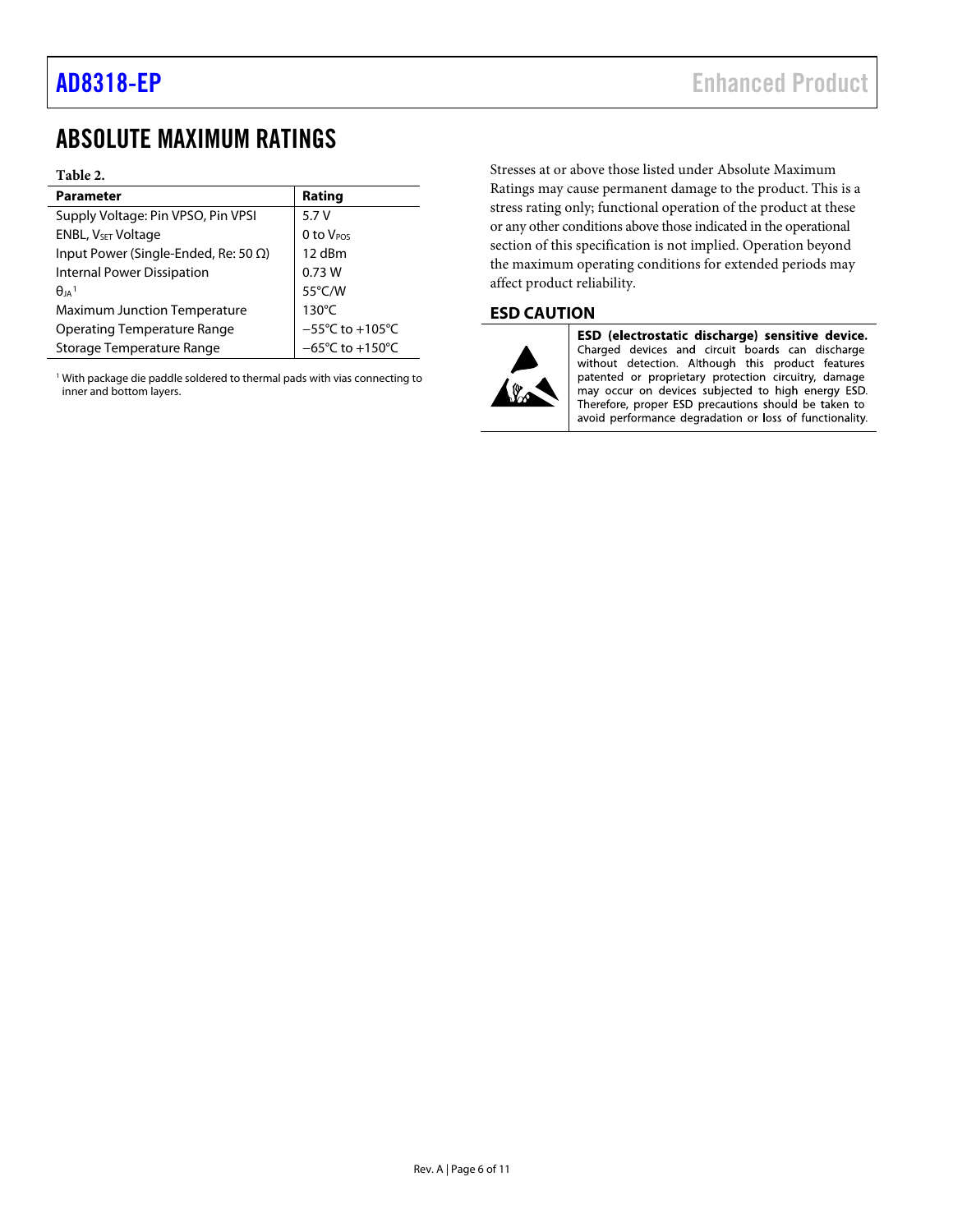## <span id="page-6-0"></span>PIN CONFIGURATION AND FUNCTION DESCRIPTIONS



### **Table 3. Pin Function Descriptions**

| Pin No.      | <b>Mnemonic</b> | <b>Description</b>                                                                                           |
|--------------|-----------------|--------------------------------------------------------------------------------------------------------------|
| 1, 2, 11, 12 | <b>CMIP</b>     | Device Common (Input System Ground).                                                                         |
| 3,4          | <b>VPSI</b>     | Positive Supply Voltage (Input System): 4.5 V to 5.5 V. Voltage on Pin 3, Pin 4, and Pin 9 should be equal.  |
| 5            | <b>CLPF</b>     | Loop Filter Capacitor.                                                                                       |
| 6            | <b>VOUT</b>     | Measurement and Controller Output.                                                                           |
|              | <b>VSET</b>     | Setpoint Input for Controller Mode or Feedback Input for Measurement Mode.                                   |
| 8            | <b>CMOP</b>     | Device Common (Output System Ground).                                                                        |
| 9            | <b>VPSO</b>     | Positive Supply Voltage (Output System): 4.5 V to 5.5 V. Voltage on Pin 3, Pin 4, and Pin 9 should be equal. |
| 10           | TADJ            | Temperature Compensation Adjustment.                                                                         |
| 13           | <b>TEMP</b>     | Temperature Sensor Output.                                                                                   |
| 14           | <b>INHI</b>     | RF Input. Nominal input range: $-60$ dBm to 0 dBm (re: 50 $\Omega$ ), ac-coupled.                            |
| 15           | <b>INLO</b>     | RF Common for INHI. AC-coupled RF common.                                                                    |
| 16           | ENBL            | Device Enable. Connect to VPSI for normal operation. Connect pin to ground for disable mode.                 |
|              | Paddle          | The Exposed Paddle is Internally Connected to CMIP (Solder to Ground).                                       |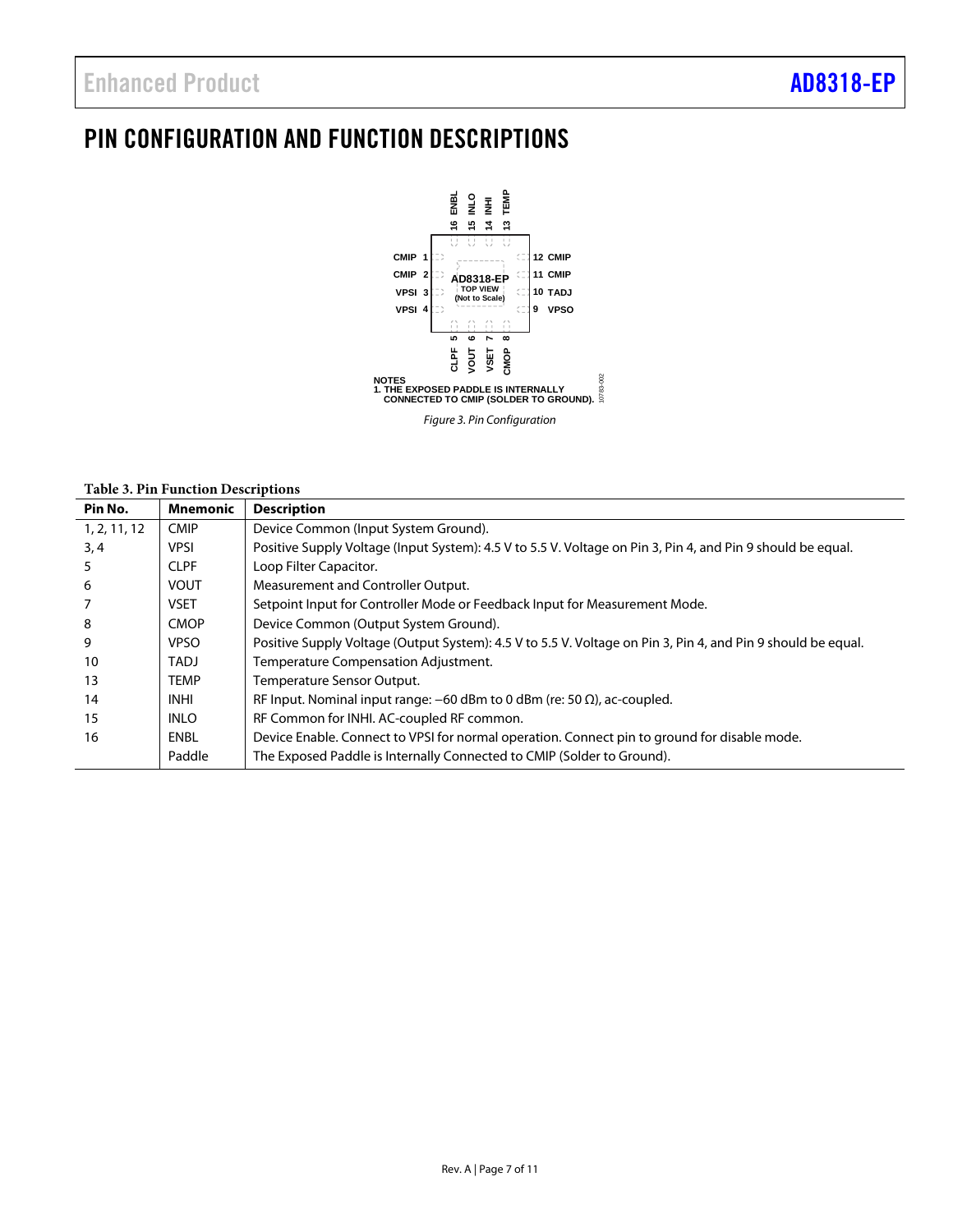## <span id="page-7-0"></span>TYPICAL PERFORMANCE CHARACTERISTICS

 $V_{POS}$  = 5 V; T<sub>A</sub> = +25°C, −55°C, +105°C; C<sub>LPF</sub> = 220 pF; R<sub>TADJ</sub> = 500 Ω; unless otherwise noted. Colors: +25°C → Black; −55°C → Blue; +105 $\degree$ C  $\rightarrow$  Red.



*Figure 4. VOUT and Log Conformance vs. Input Amplitude at 900 MHz, Typical Device*



*Figure 5. VOUT and Log Conformance vs. Input Amplitude at 1.9 GHz, Typical Device*



*Figure 6. VOUT and Log Conformance vs. Input Amplitude at 2.2 GHz, Typical Device*



*Figure 7. Vout and Log Conformance vs. Input Amplitude at 3.6 GHz, Typical Device, RTADJ = 51 Ω*



*Figure 8. VOUT and Log Conformance vs. Input Amplitude at 5.8 GHz, Typical Device, R<sub>TADJ</sub>* = 1000 Ω



*Figure 9. VOUT and Log Conformance vs. Input Amplitude at 8 GHz, Typical Device*

10783-006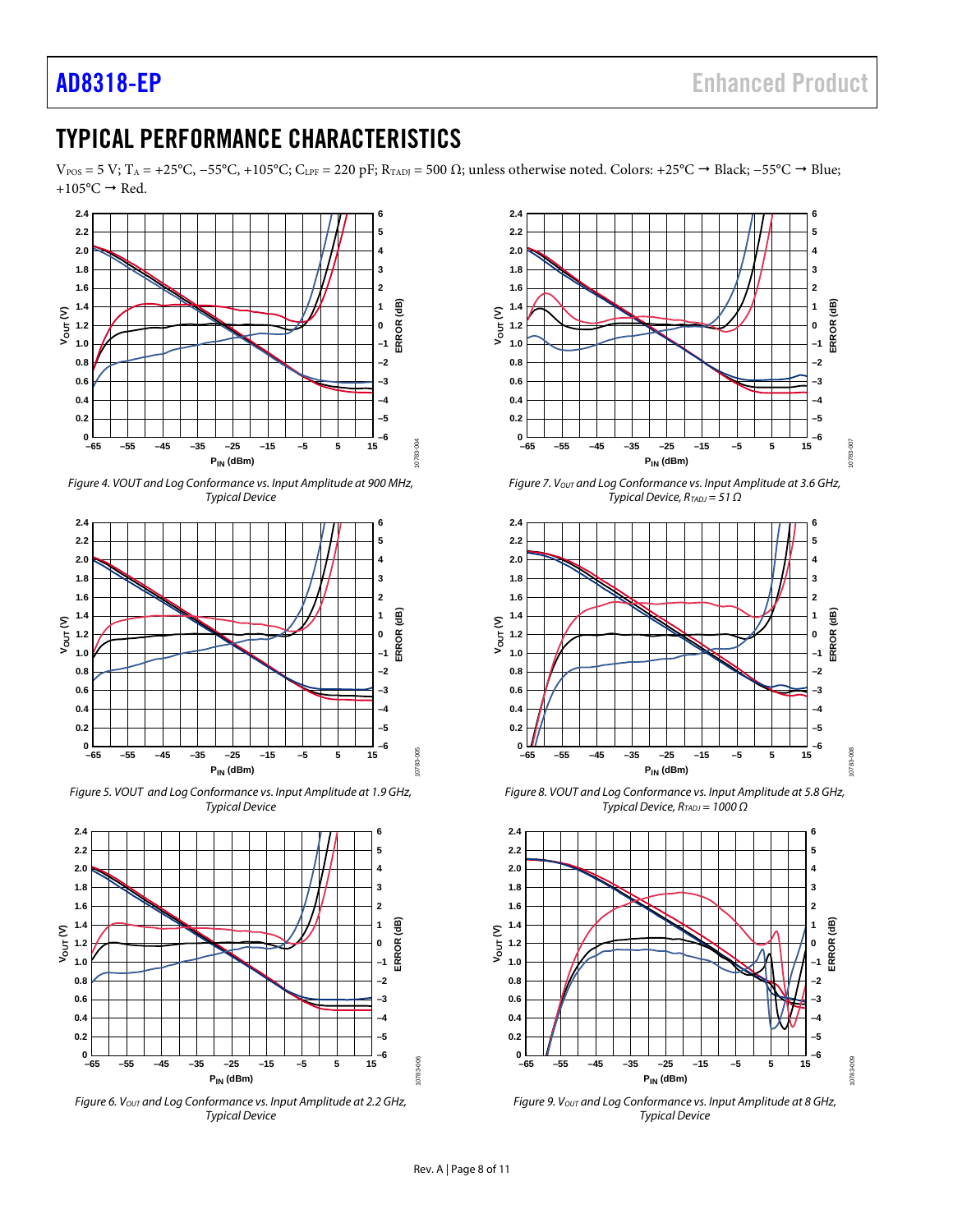$V_{\rm POS}$  = 5 V; T<sub>A</sub> = +25°C, −55°C, +105°C; C<sub>LPF</sub> = 220 pF; R<sub>TADJ</sub> = 500  $\Omega$ ; unless otherwise noted. Colors: +25°C  $\rightarrow$  Black; −55°C  $\rightarrow$  Blue;  $+105$ °C  $\rightarrow$  Red.



*Figure 10. Distribution of Error over Temperature After Ambient Normalization vs. Input Amplitude at 900 MHz for at Least 70 Devices*



*Figure 11. Distribution of Error at Temperature After Ambient Normalization vs. Input Amplitude at 1900 MHz for at Least 70 Devices*



*Figure 12. Distribution of Error at Temperature After Ambient Normalization vs. Input Amplitude at 2.2 GHz for at Least 70 Devices*



*Figure 13. Distribution of Error at Temperature After Ambient Normalization vs. Input Amplitude at 3.6 GHz for at Least 70 Devices, RTADJ = 51 Ω*



*Figure 14. Distribution of Error at Temperature After Ambient Normalization vs. Input Amplitude at 5.8 GHz for at Least 70 Devices, RTADJ = 1000 Ω*



*Figure 15. Distribution of Error at Temperature After Ambient Normalization vs. Input Amplitude at 8 GHz for at Least 70 Devices*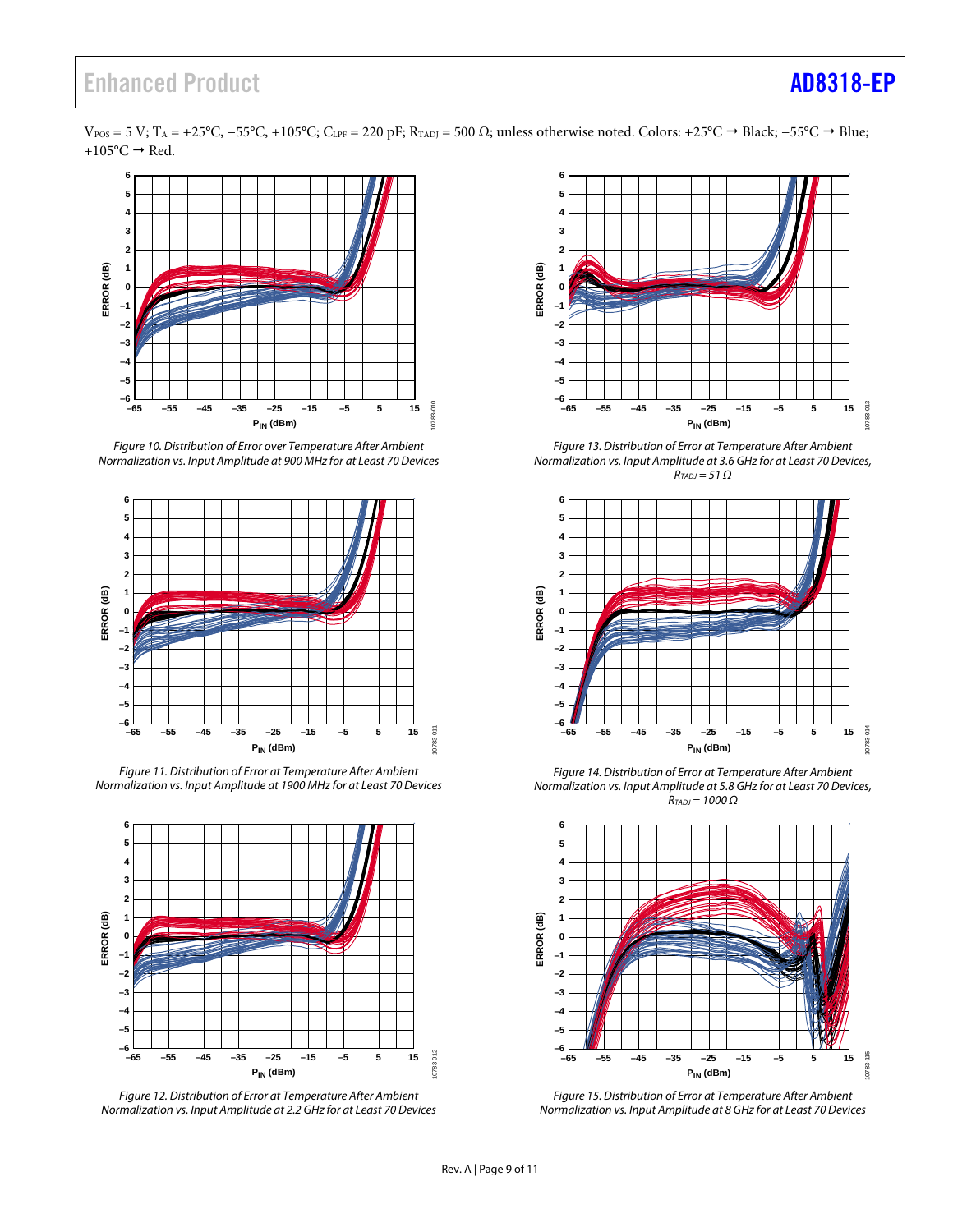$V_{\rm POS}$  = 5 V; T<sub>A</sub> = +25°C, −55°C, +105°C; C<sub>LPF</sub> = 220 pF; R<sub>TADJ</sub> = 500  $\Omega$ ; unless otherwise noted. Colors: +25°C  $\rightarrow$  Black; −55°C  $\rightarrow$  Blue; +105 $\degree$ C  $\rightarrow$  Red.



*Figure 16. Input Impedance vs. Frequency; No Termination Resistor on INHI, ZO = 50 Ω*



*Figure 17. Supply Current vs. Enable Voltage*



<span id="page-9-0"></span>*Figure 18. VOUT Pulse Response Time; Pulsed RF Input 0.1 GHz, –10 dBm; CLPF = Open*



*Figure 19. Noise Spectral Density of Output; CLPF = Open*



*Figure 20. Noise Spectral Density of Output Buffer (from CLPF to VOUT); CLPF = 0.1 µF*



*Figure 21. Output Voltage Stability vs. Supply Voltage at 1.9 GHz When VP Varies by 10%, Multiple Devices*